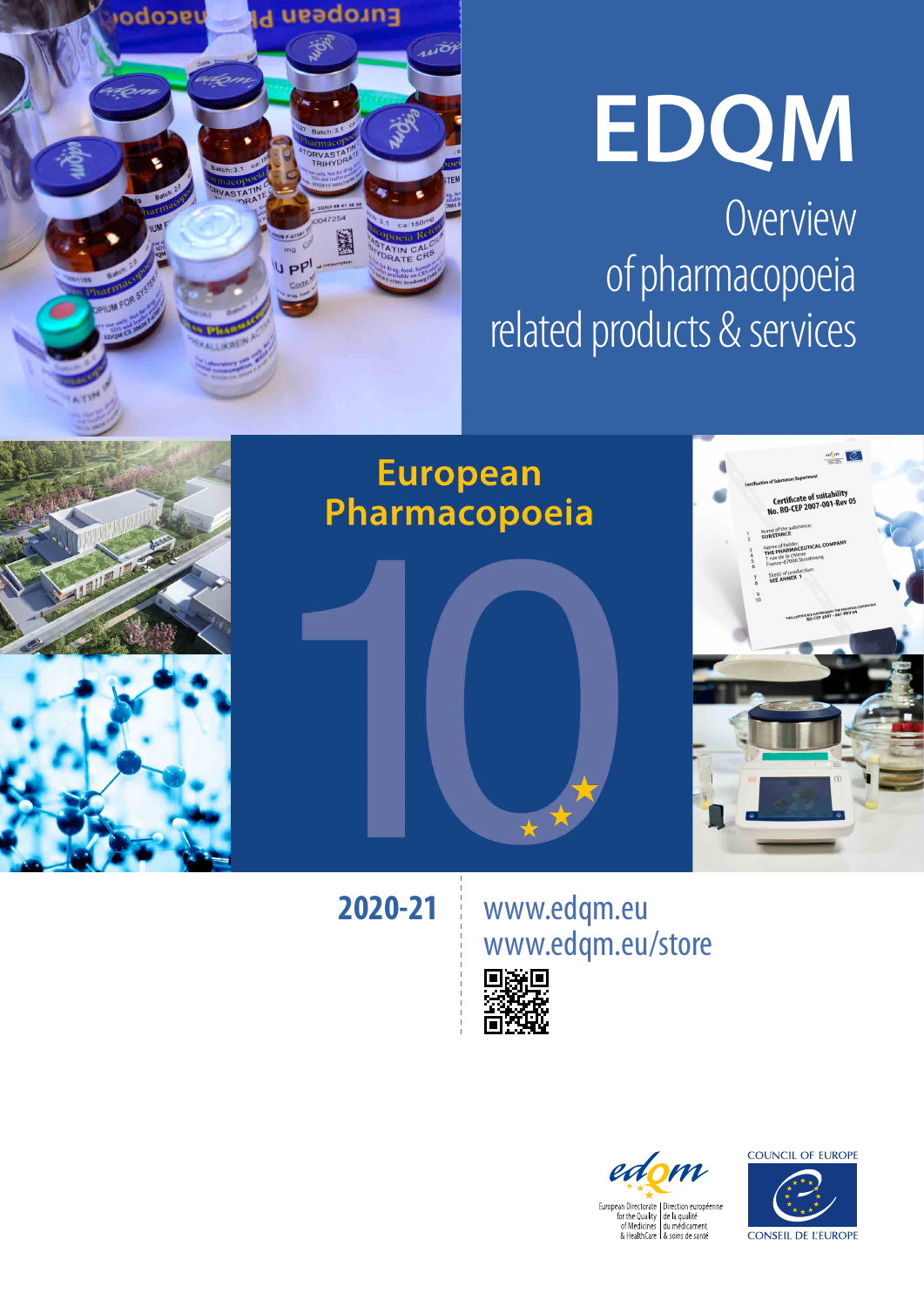### **EUROPEAN PHARMACOPOEIA** (Ph. Eur.)



#### **Ph. Eur. 10th Edition: essential to market your products in Europe, and beyond**

**Example 20 European countries** and applied in more than **120 countries worldwide**.

■ Provides new and revised texts.

**EXECUTE:** Delivers crucial information for European markets earlier than any other pharmacopoeia.

#### ■ **Available in print and electronic versions**, with direct access to complementary information (EDQM [Knowledge Database](https://extranet.edqm.eu/publications/recherches_sw.shtml)).

**EXECUTE:** Dedicated **customer support** through the EDQM's Online FAQs and HelpDesk: <https://go.edqm.eu/HDpubs>

#### **PUBLICATION SCHEDULE**



**IMPLEMENTATION DATE** 

**EXECUTE:** Access to Ph. Eur. training resources: <https://go.edqm.eu/pheurtraining>

**EXECUTE:** Product information and pricing: <https://go.edqm.eu/pheur10th>

**Communist Communist Communist Communist Communist Communist Communist Communist Communist Communist Communist Communist Communist Communist Communist Communist Communist Communist Communist Communist Communist Communist C** 

#### **Pharmeuropa Online: free Ph. Eur. user forum**

■ Ph. Eur. texts for comment: published continually, with **four deadlines for comments per year**.

■ Pharmeuropa Bio & Scientific Notes: **news in the biological standardisation area** and **scientific articles** linked to the work of the Ph. Eur.

**EXECUTE:** Pharmeuropa archives: free access to 30 years of **electronic archives**.

**The redesigned online platform now** offers a series of new features to improve user experience:<https://go.edqm.eu/pharmeuropa>

#### **Other products of interest**

■ **CombiStats™:** statistical analysis software for calculations in accordance with chapter 5.3 of the European Pharmacopoeia. Available in **online format with an annual licence**. <https://go.edqm.eu/combistats>

**EXECUTE:** Technical guides and Ph. Eur. style guide available online: https://go.edgm.eu/techquides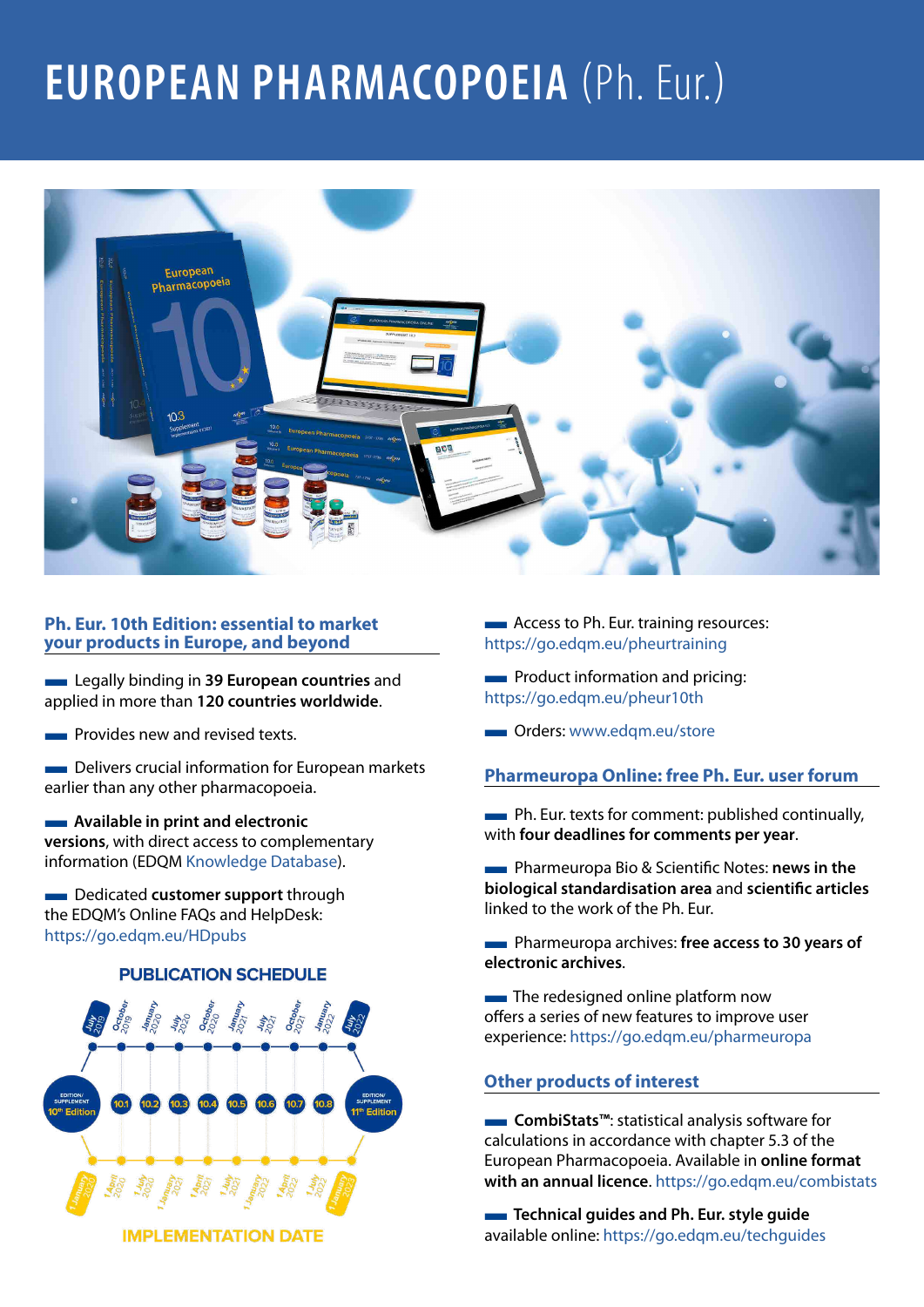### **REFERENCE STANDARDS** (RS)



#### **European Pharmacopoeia RSs: essential to ensure the quality of medicines**

**The only pharmacopoeial source to verify compliance** with the legal requirements in the European Pharmacopoeia.

**More than 3000 RSs** (chemicals, biologicals and herbals) used in more than **120 countries**.

**EXECUTE:** Quality and scientific excellence in establishing pharmacopoeial RSs.

**EXECUTE:** Developed through the **technical expertise** of the EDQM: ISO 9001 certified and ISO 17025 accredited.

#### $\blacksquare$  Online catalogue updated daily:

https://go.edqm.eu/RScatalogue



*Extract of the CRS online catalogue*

**EXECUTE:** Dedicated customer support through the RS online FAQs and HelpDesk: <https://go.edqm.eu/HDrs>

**EXECUTE:** Access to specific training resources: <https://go.edqm.eu/RStraining>

**EXECUTE:** Product information and pricing, including access to batch validity statements (BVSs), safety data sheets (SDSs), leaflets and origin of goods (PDF): <https://go.edqm.eu/crsdb>

#### **WHO International Standards for Antibiotics (ISAs) and Chemical Reference Substances (ICRSs)**

**ISAs:** reference substances for use as **primary standards in microbiological testing of antibiotics**. ISAs can also be used by regional or national pharmacopoeias to establish secondary standards:<https://go.edqm.eu/ISAen>

**ICRSs:** primary chemical reference substances, supplied for use in **physical and chemical tests and assays** described in the International Pharmacopoeia or other WHO quality assurance documents:<https://go.edqm.eu/ICRSen>

**The EDOM distributes** WHO ISAs and WHO ICRSs.

 $\blacksquare$  Online catalogues updated daily, including access to safety data sheets, leaflets, origin of goods and study reports (only for ISAs), available online (PDF)

#### **Monthly EDQM e-Newsletter**

**EXECUTE:** Regular updates highlighting changes in availability: <https://go.edqm.eu/Newsletter>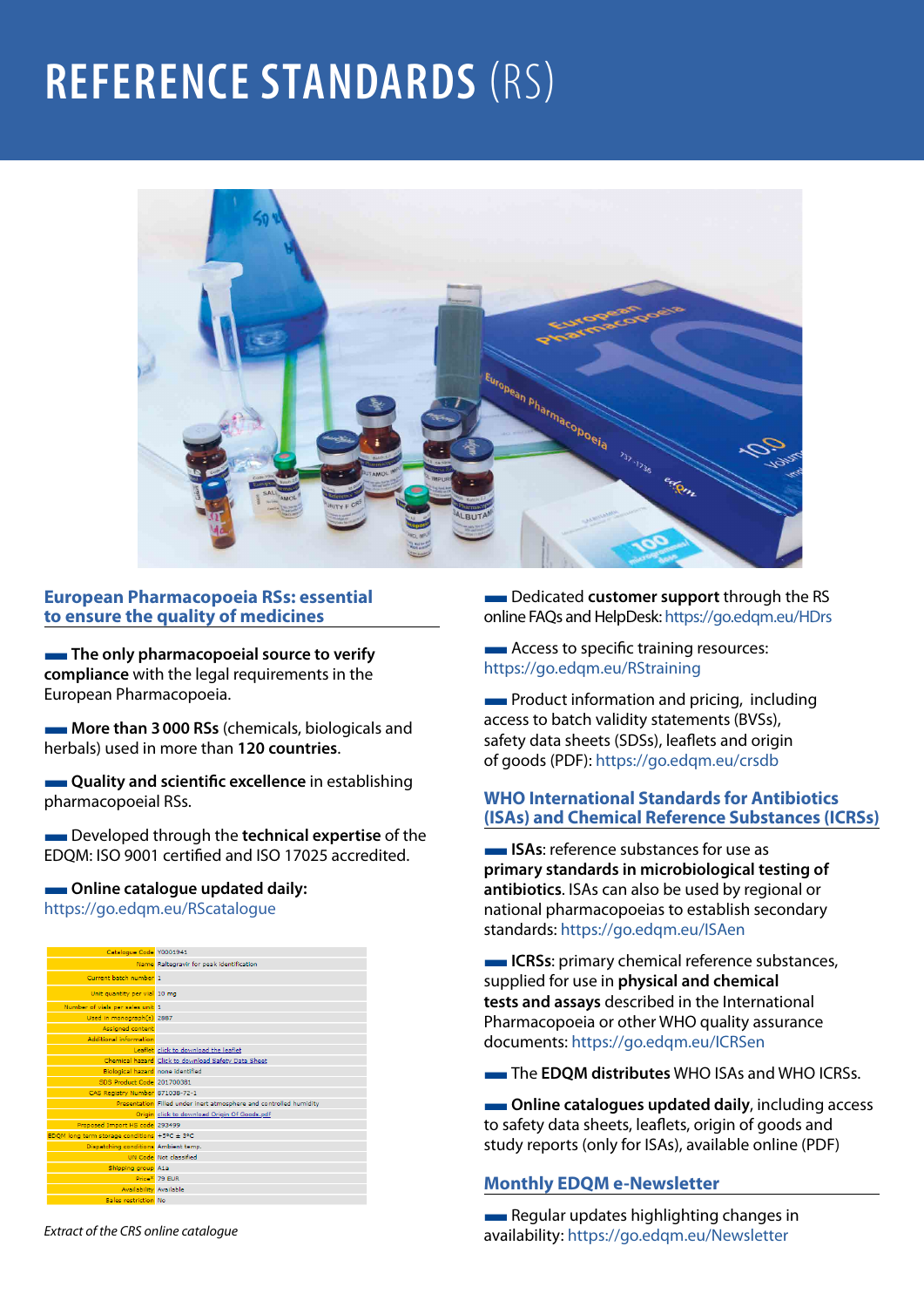## **CERTIFICATION OF SUITABILITY TO THE MONOGRAPHS OF THE PH. EUR.** (CEP)

#### **CEPs: Make a difference to your business**

**For active substances or excipients** covered by a **monograph in the Ph. Eur.**, including herbal products and all products with Transmission Spongiform Encephalopathy (TSE) risk.

**EXECUTE:** CEPs replace data in the quality part of marketing **authorisation applications (MAAs)** and facilitate the **management of MAAs.**

**Centralised evaluation** of quality dossiers.

**Recognised in all 39 Ph. Eur. member states** and beyond.

**EXECOMPLEMENTED BY A risk-based inspection programme** of manufacturing sites.

 $\blacksquare$  For more information on the certification procedure:<https://go.edqm.eu/CEPbackground>

**EXECUTE:** For more information on a given substance, CEP holder or the validity of a CEP: [https://go.edqm.eu/](https://go.edqm.eu/cepdatabase) **[CEPdatabase](https://go.edqm.eu/cepdatabase)** 

**EXECUTE:** Access to CEP training resources <https://go.edqm.eu/CEPtraining>.

**EXECUTE:** Access to CEP online FAQs and HelpDesk [https://go.edqm.eu/HDceps.](https://go.edqm.eu/HDceps)



### **HOW TO FIND OUT MORE**

#### **Events, training sessions, webinars and conferences organised all year round**

**EXECUTE:** Unique opportunities to interact directly with the EDQM, experts and key speakers from around the world to learn more about the European Pharmacopoeia and related subjects:<https://go.edqm.eu/events>

#### **Stay connected with the EDQM**

**EXECUTE:** Keep in touch with the EDQM and get the latest news on products and services by subscribing to the **e-Newsletter** and following the EDQM on **social media**: <https://go.edqm.eu/StayConnected>



#### **Use the free EDQM user support service for any queries**

**Includes frequently asked questions** (FAQs) and access to the HelpDesk to ask your questions. Please check the FAQ section to see if your question has already been answered.

- ► Publications: <https://go.edqm.eu/HDpubs>
- ► Reference standards:<https://go.edqm.eu/HDrs>
- ► CEPs:<https://go.edqm.eu/HDceps>

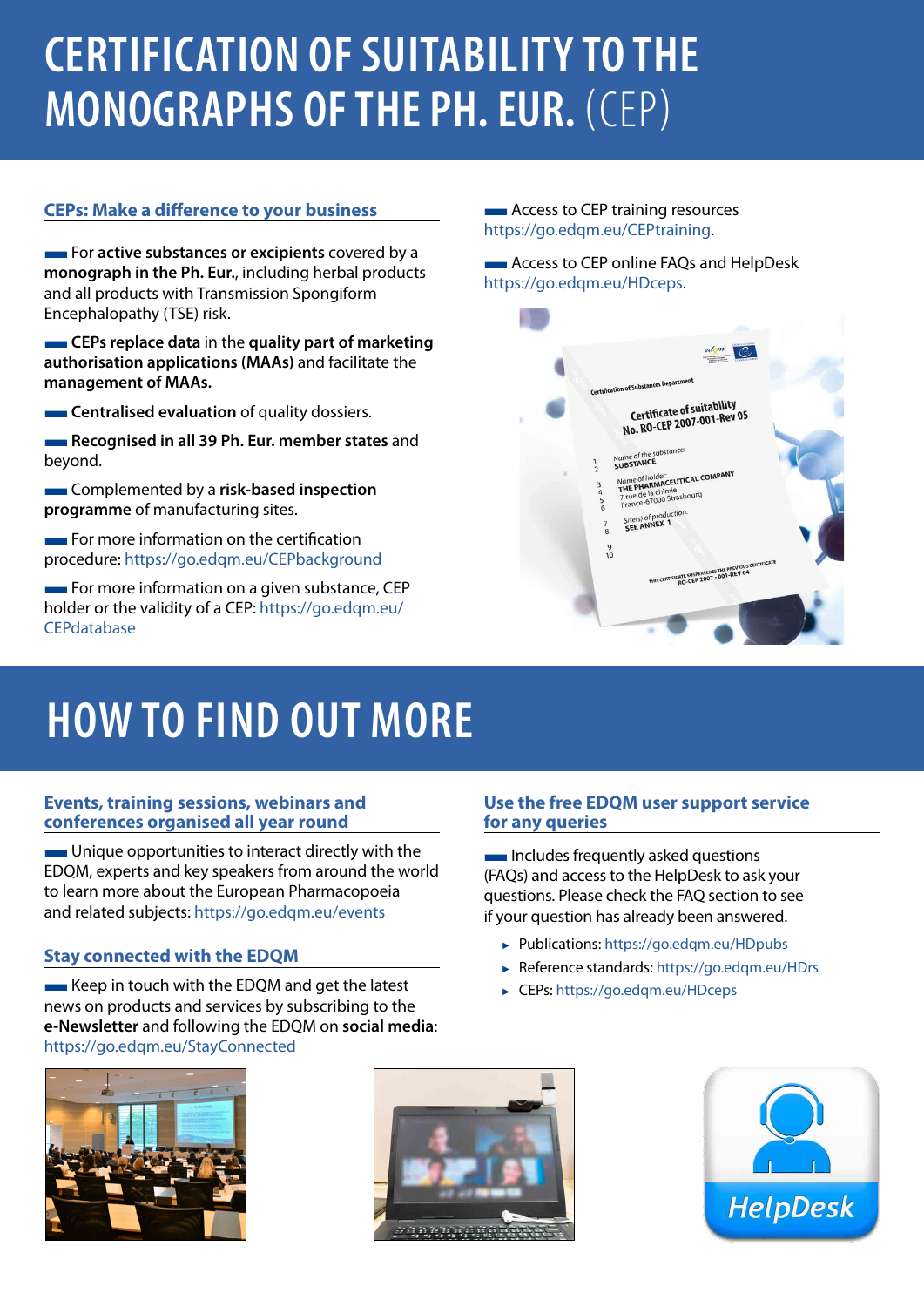## **ORDERING INFORMATION**

All orders are subject to the EDQM's Terms and Conditions of Sales, available here: [https://go.edqm.eu/GTC.](https://go.edqm.eu/GTC)

#### **1. How to order**

- ► **EDQM Store**: [www.edqm.eu/store](http://www.edqm.eu/store)
- ► **E-mail**: send the order as an attachment on your company letter-head to [orders@edqm.eu](mailto:orders%40edqm.eu?subject=).

Please ensure your order clearly indicates:

- ► **an invoicing address and a full delivery address** (if different from the invoicing address). The EDQM does not deliver to P.O. Boxes. *EDQM publications ordered by a bookseller are sent to the bookseller's address, not to the end user*;
- ► **a contact person for invoicing and for delivery**, including their name, telephone number and e-mail address;
- ► **the name, catalogue code and quantity** for each item you wish to order.

#### **2. Delivery time and Incoterms**

Estimated delivery time for reference standards and publications is **7 working days** from either the date when the acknowledgement of receipt has been sent or the date of availability. *Exception: controlled standards – delivery after reception of the import permit*.

Orders are shipped either **DAP, CIP or CPT** depending on the **item type**.

#### **3. Prices**

Find prices and availability under each product item at:

- ► Publications: [www.edqm.eu/store](http://www.edqm.eu/store)
- ► Ph. Eur. RSs:<https://go.edqm.eu/crsdb>
- ► WHO ISA RSs: h[ttps://go.edqm.eu/isadb](https://go.edqm.eu/isadb)
- ► WHO ICRSs: <https://go.edqm.eu/icrsdb>
- ► CEPs:<https://go.edqm.eu/CEPfees>
- ► Events: [https://go.edqm.eu/events \(ap](https://go.edqm.eu/events)plicable fees available on each event web page)

**Prices** are given **exclusive of duties and tax**. Purchasers are responsible for contacting their national fiscal or customs authorities to pay any duties and taxes due.

*Booksellers receive a discount on publications. No discounts are granted on reference standards.*

#### **4. Handling charges**

- ► **Publications: €20 per volume** (€60 per Ph. Eur. yearly subscription). **These charges do not apply to orders placed through the EDQM WebStore**.
- ► **Reference standards: €2.50 per sales unit** ordered.

#### **5. Payment terms**

- ► **Payments can be made by credit card** through the EDQM WebStore: [www.edqm.eu/store](https://www.edqm.eu/store) or by bank transfer.
- $\blacktriangleright$  If a credit line has been authorised by the EDQM, payment **30 days end of month**.

Find complete information on:

- ► order and dispatch of RSs and publications: <https://go.edqm.eu/PDForder>
- ► how to apply for CEPs and prices: <https://go.edqm.eu/CEPapply>and <https://go.edqm.eu/CEPrenew>
- ► upcoming events and prices:<https://go.edqm.eu/events>

#### **Get in touch**

**FAQs & HelpDesk:** <https://go.edqm.eu/hdEN>

**Telephone: +33/3 88 41 30 30**

**Mailing address:** 

**EDQM – Council of Europe Sales Team 7 allée Kastner, CS 30026 67000 Strasbourg – France**